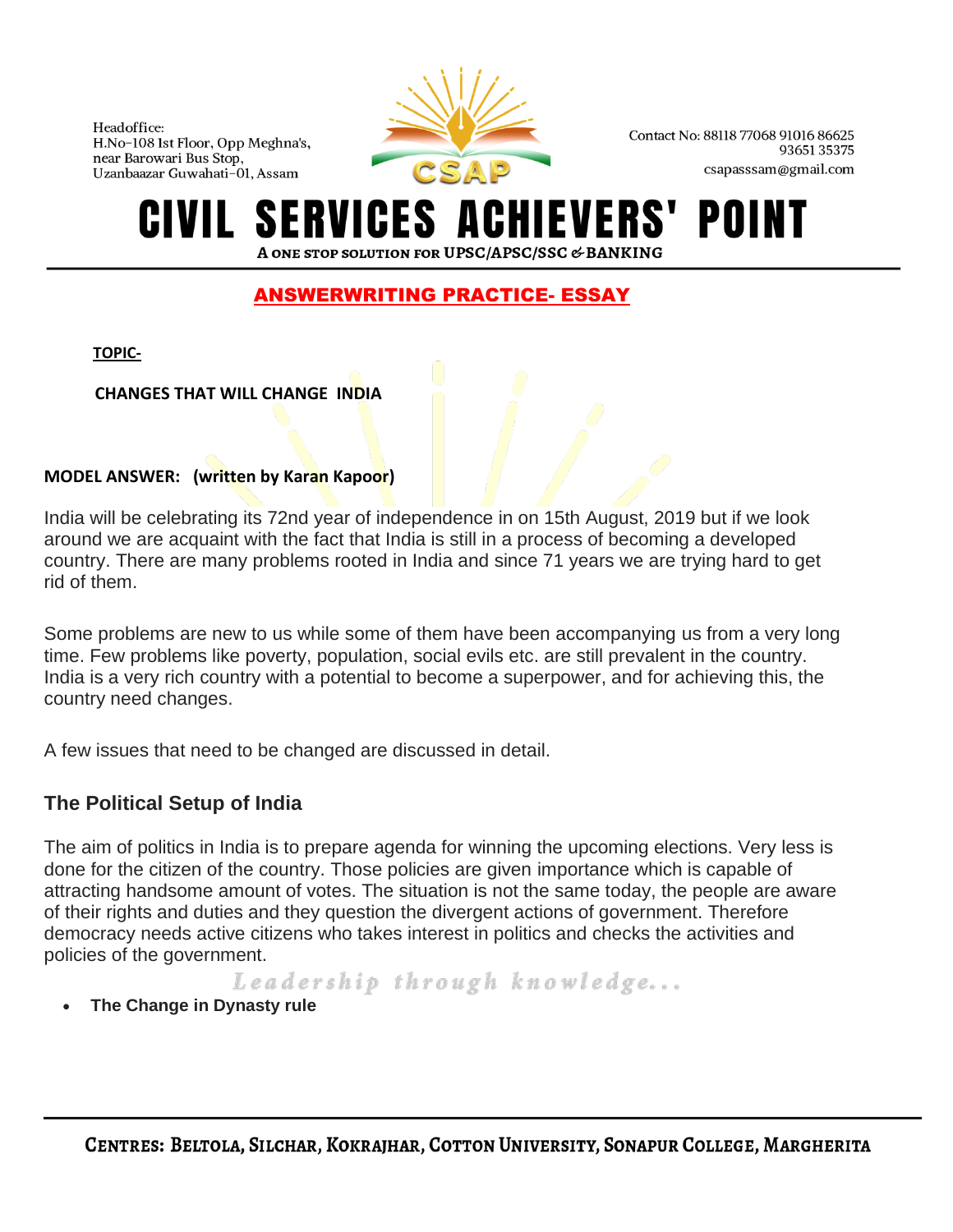

Contact No: 88118 77068 91016 86625 9365135375 csapasssam@gmail.com

# RVICES A POI **A ONE STOP SOLUTION FOR UPSC/APSC/SSC & BANKING**

The other change that India wants is to remove the dynasty rule. There are many families in India who have been giving prominent minters in politics, but not every person is family has skills to become a minister and it makes the development process difficult.

## • **Rooted Corruption**

Corruption in politics is very common. Many politicians are always in a rush to fill their trunks and in this process they avoid to perform their primary role of welfare. Some of the parties are also involved in criminal activities like murder, rioting etc. and therefore the Representation of People Act, 1951 has disallowed the parties to give tickets to the candidates which are backed by serious criminal charges.

## • **Merit based System**

India also needs well educated people in its governance. Proper educational qualification along with adequate skills required for performing the task should be must for a person to become a politician. Many developments took place so far and the needs of today could only be understood by a person who has sufficient education. This change, if adopted will change the process of governance and the ideologies of well educated and talented people will help the country to flourish.

# **Strengthening of Law**

• **Tenure of Imprisonment**

For a country to progress, a strong law is must. The government is involved in enacting many new legislation and amending the older legislation according to the needs of the society. But there are certain flaws within the enactments which make it insufficient to tackle the criminal minded people. The term of imprisonment for crimes according to the Criminal Procedure Act, has been very less as compared to the quantum of crime. India believes in inflicting reformative punishments which do not justify with the crime committed.<br>Leadership through knowledge...

• **Safety of Women**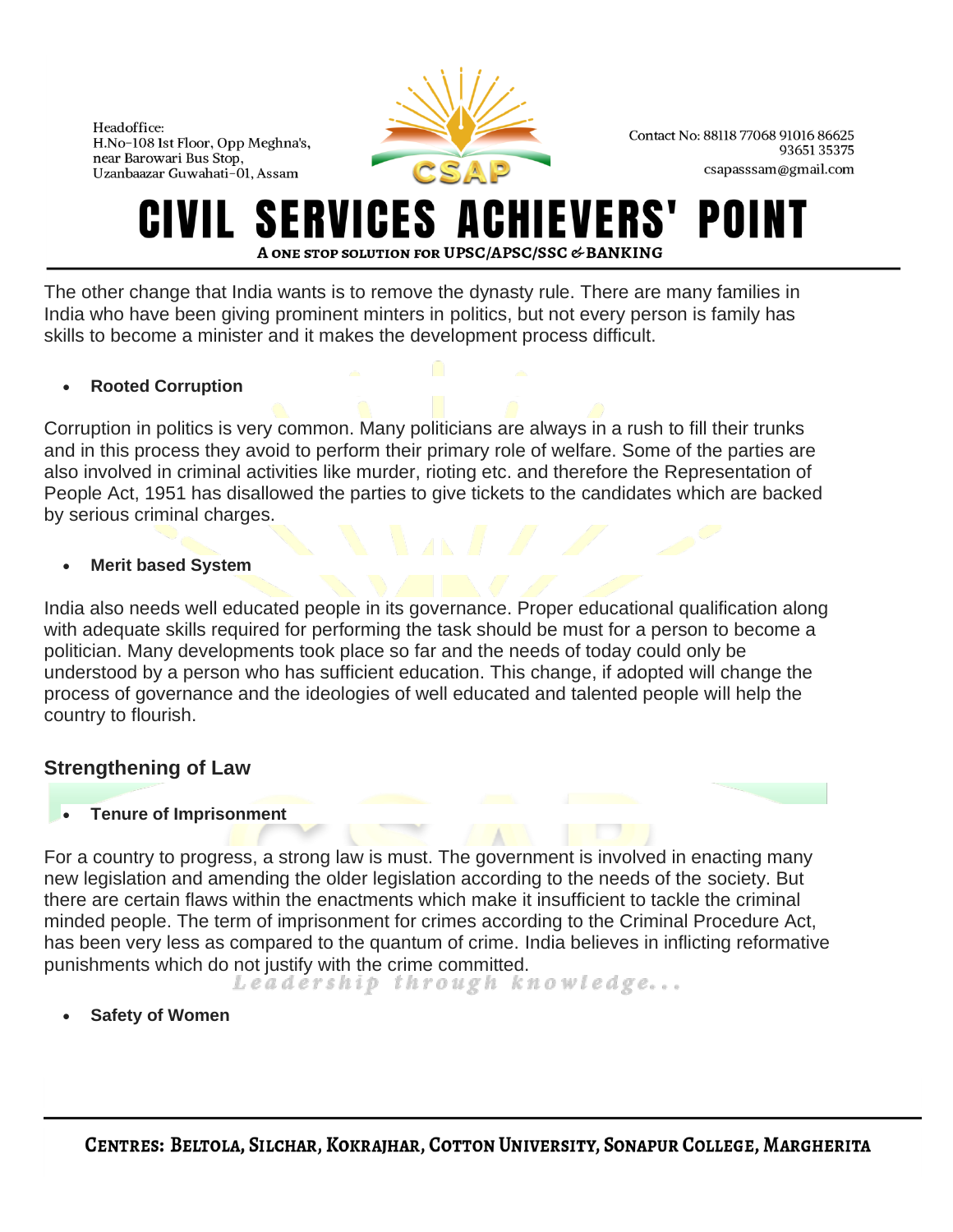

Contact No: 88118 77068 91016 86625 9365135375 csapasssam@gmail.com

#### ERVICES A EVERS POI A ONE STOP SOLUTION FOR UPSC/APSC/SSC & BANKING

A strong criminal law is the need of the society as the crimes against women are increasing. The woman gives life and her life is in danger. A country can progress if the women of the nation feel safe. Every girl should have the right to live and female infanticides to be completely abolished.

## • **Additional laws and strong implications**

Strict laws should also be made for unnecessary use of private vehicles this will force the people to use the public transport which in turn reduce the traffic, pollution and the consumption of fuel. Mere formulation of law is no solution but a strong and overall implementation is also needed. Every person should get the benefit of law and the rights of the citizen should always be protected.

# **Economic Upliftment**

• **Restriction free business**

The businessman finds it difficult to conduct business in India as their actions are regulated by strict monitoring, inspections and monitoring. These restrictions stop a person to get into business.

## • **A well developed Infrastructure**

India has a very poor infrastructure and the government funding for research and development are very less and therefore the problem of brain drain is very common. India has abundance of human resources but the country fails to provide these rich brains what they need. Therefore there is a need to change the existing infrastructure which is efficient in providing employment to everyone.

# • **Corruption, black marketing and hoarding**

These problem are present at every corner of India are responsible for high inflation. The people involved in such activities are those whose finds a way to evade taxes. The Swiss Account is full of black money and if this money is used for the benefit of India, the country would be free from many socio-economic problems. The poor and middle class feel trapped; their status remains unchanged because someone else takes the advantage of their hard earn money.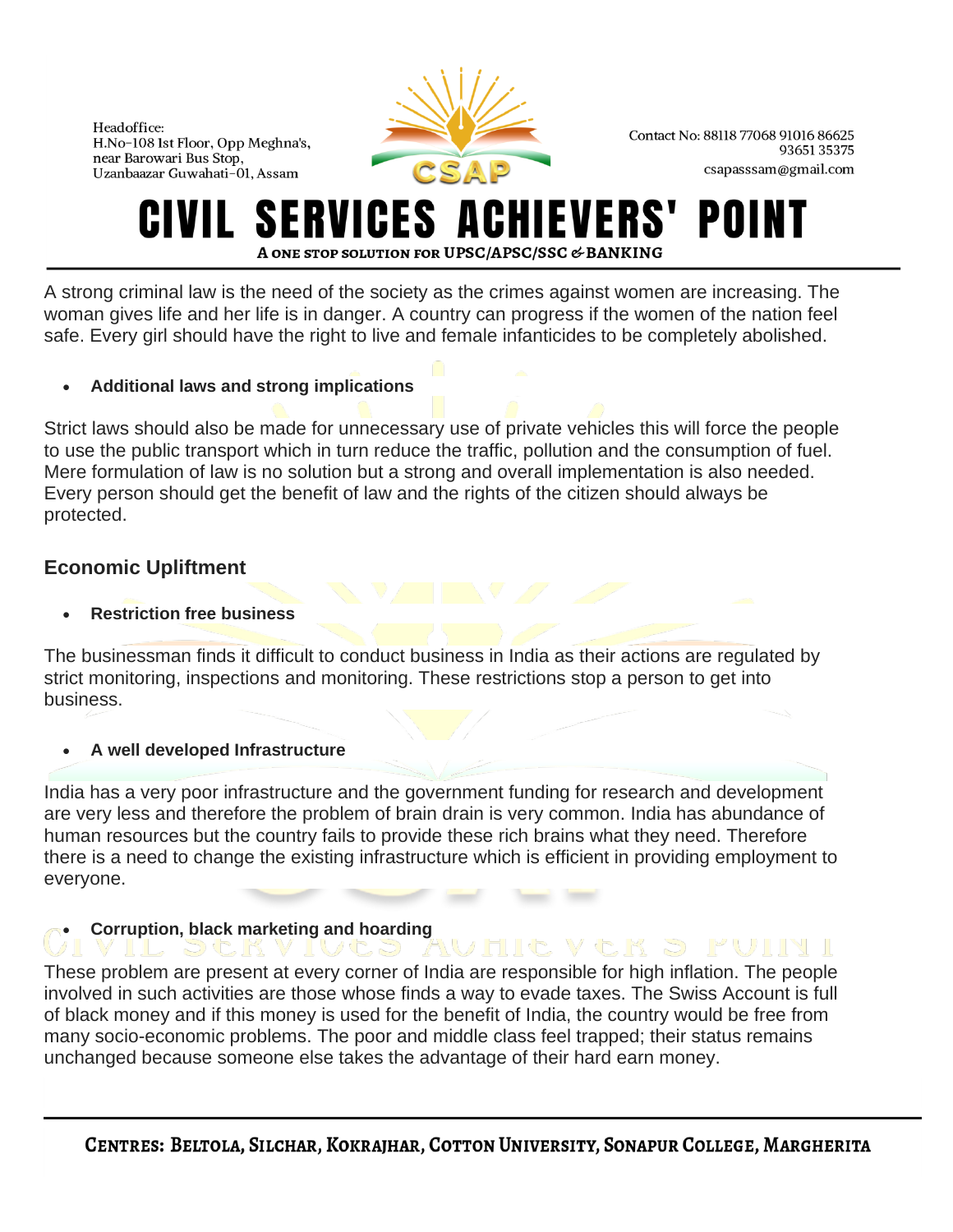

Contact No: 88118 77068 91016 86625 9365135375 csapasssam@gmail.com

## ERVICES A POII A ONE STOP SOLUTION FOR UPSC/APSC/SSC & BANKING

#### • **12 per cent to 100 per cent tax collection**

In India only 12 per cent people fill their annual return and these needs to be changed to 100 per cent tax collection. The task is very difficult but not impossible. It is duty of both the government and the citizen to increase the tax collection. The government should check for the defaults and evasions and the citizen should consider the payment of tax as their duty.

# **Adopting our culture without hesitation**

We are at the stage where we want to adopt the new styles but are not in a position to leave behind our culture and thus struck in the middle. Our tourism industry is welcoming many foreigners, these people visit India because of its rich culture, tradition, diversity, and a glorified past.

They even find our culture important but we are heading towards adopting something which we do not inherit. There is nothing wrong in following anything but one should follow it completely.

We should preserve our culture and should always learn things from west. Those ideas should be taken and molded which go with our country and even make it better. This change is needed where the citizen respect its culture which provides them a unique identity.

# **Change in Ideology**

The country has come a very long way but still there is a portion of population which is carrying fifty year old ideologies and thinking. They believe that a girl deserves to live inside the four walls, child marriage is healthy, **[honour killing](https://upscbuddy.com/honour-killing-in-india/)** is justified, blind believes in saints is more trustworthy than believing a doctor, female feticide, drugs like opium and local wines are good for health.

These believes should be changed as this is a step towards a healthy society. The government should educate the people who are still a believer of obsolete facts.

These are few amongst many changes that need to be adopted in the Country. These changes will not only raise the standards of the country globally but even help in providing a quality life to